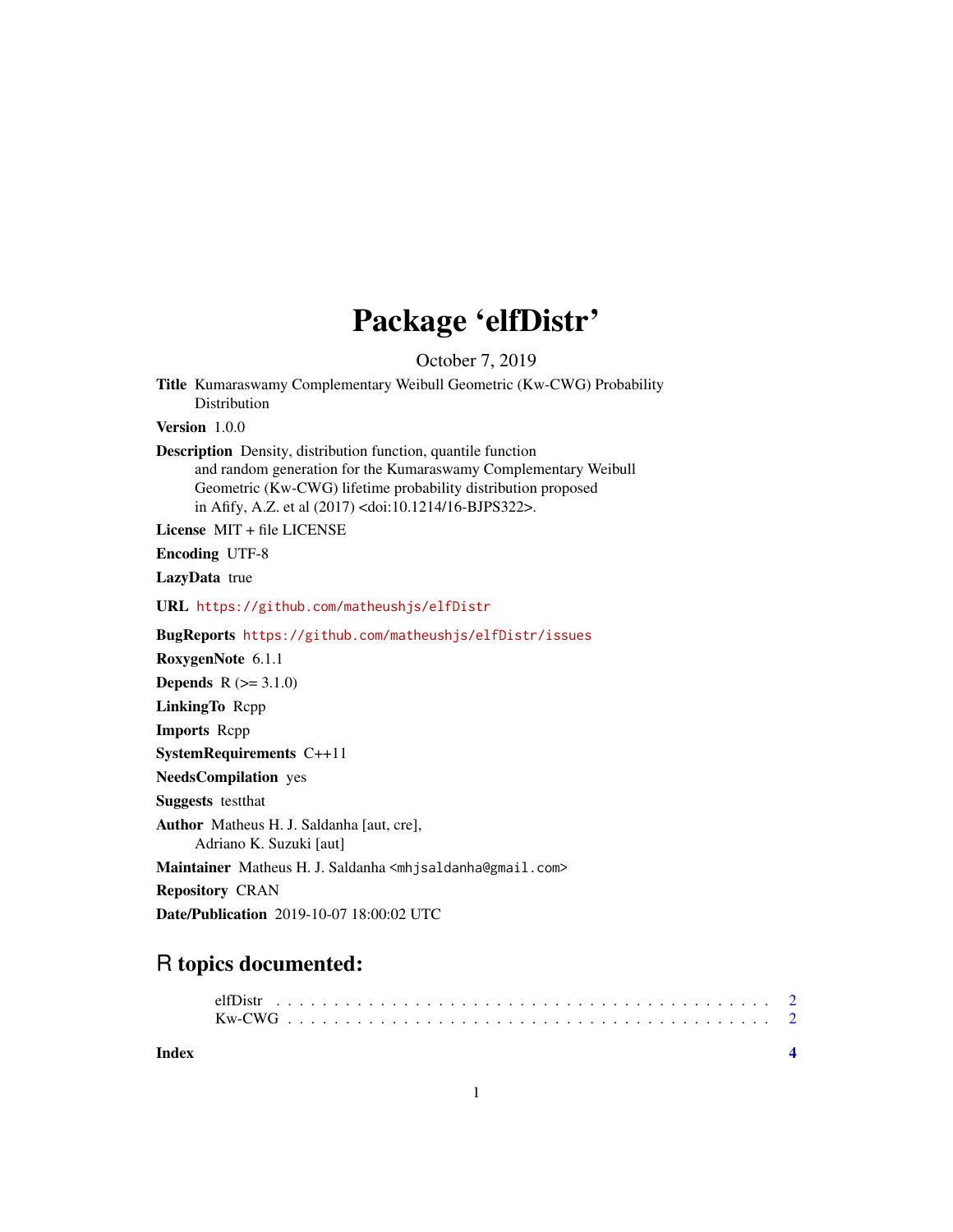<span id="page-1-0"></span>2  $Kw-CWG$ 

#### **Description**

Density, distribution function, quantile function and random generation for the Kumaraswamy Complementary Weibull Geometric probability distribution (Kw-CWG) lifetime distribution.

#### Details

This package follows naming convention that is consistent with base R, where density (or probability mass) functions, distribution functions, quantile functions and random generation functions names are followed by d, p, q, and r prefixes.

Behaviour of the functions is consistent with base R, where for not valid parameters values NaN's are returned, while for values beyond function support  $\theta$ 's are returned (e.g. for non-integers in discrete distributions, or for negative values in functions with non-negative support).

All the functions vectorized and coded in C++ using **Rcpp**.

| Kw-CWG | Kumaraswamy Complementary Weibull Geometric Probability Distri- |
|--------|-----------------------------------------------------------------|
|        | bution                                                          |

#### Description

Density, distribution function, quantile function and random generation for the Kumaraswamy Complementary Weibull Geometric (Kw-CWG) probability distribution.

#### Usage

```
dkwcwg(x, alpha, beta, gamma, a, b, log = FALSE)pkwcwg(q, alpha, beta, gamma, a, b, lower.tail = TRUE, log.p = FALSE)
qkwcwg(p, alpha, beta, gamma, a, b, lower.tail = TRUE, log.p = FALSE)
rkwcwg(n, alpha, beta, gamma, a, b)
```
#### Arguments

x, q vector of quantiles. alpha, beta, gamma, a, b Parameters of the distribution.  $0 <$  alpha  $< 1$ , and the other parameters mustbe positive.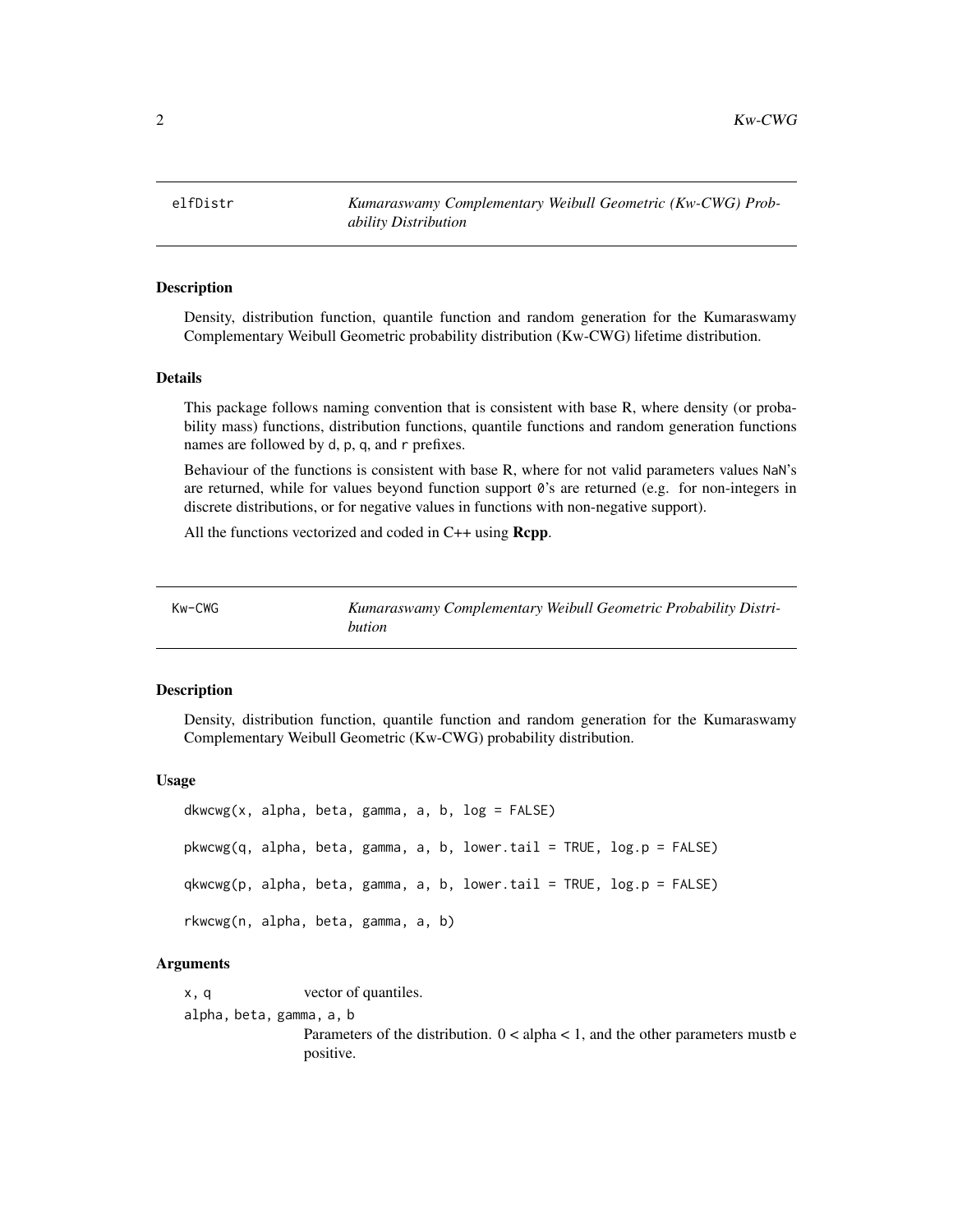| log, log.p | logical; if TRUE, probabilities p are given as $log(p)$ .                                      |
|------------|------------------------------------------------------------------------------------------------|
| lower.tail | logical; if TRUE (default), probabilities are $P[X \le x]$ otherwise, $P[X > x]$ .             |
| Ŋ.         | vector of probabilities.                                                                       |
| n          | number of observations. If length(n) $> 1$ , the length is taken to be the number<br>required. |

#### Details

Probability density function

$$
f(x) = \alpha^{a} \beta \gamma ab(\gamma x)^{\beta - 1} \exp[-(\gamma x)^{\beta}] \cdot \frac{\{1 - \exp[-(\gamma x)^{\beta}]\}^{a - 1}}{\{\alpha + (1 - \alpha) \exp[-(\gamma x)^{\beta}]\}^{a + 1}} \cdot \frac{\{\{1 - \frac{\alpha^{a}[1 - \exp[-(\gamma x)^{\beta}]]^{a}}{\{\alpha + (1 - \alpha) \exp[-(\gamma x)^{\beta}]\}^{a}}\}}{\beta}}.
$$

Cumulative density function

$$
F(x) = 1 - \left\{1 - \left[\frac{\alpha(1 - \exp[-(\gamma x)^{\beta}])}{\alpha + (1 - \alpha)\exp[-(\gamma x)^{\beta}]} \right]^a \right\}^b
$$

Quantile function

$$
Q(u)=\gamma^{-1}\bigg\{\log\bigg[\frac{\alpha+(1-\alpha)\sqrt[\alpha]{1-\sqrt[|b|]{1-u}}}{\alpha(1-\sqrt[\alpha]{1-\sqrt[|b|]{1-u}})}\bigg]\bigg\}^{1/\beta}, 0
$$

#### References

Afify, A.Z., Cordeiro, G.M., Butt, N.S., Ortega, E.M. and Suzuki, A.K. (2017). A new lifetime model with variable shapes for the hazard rate. Brazilian Journal of Probability and Statistics